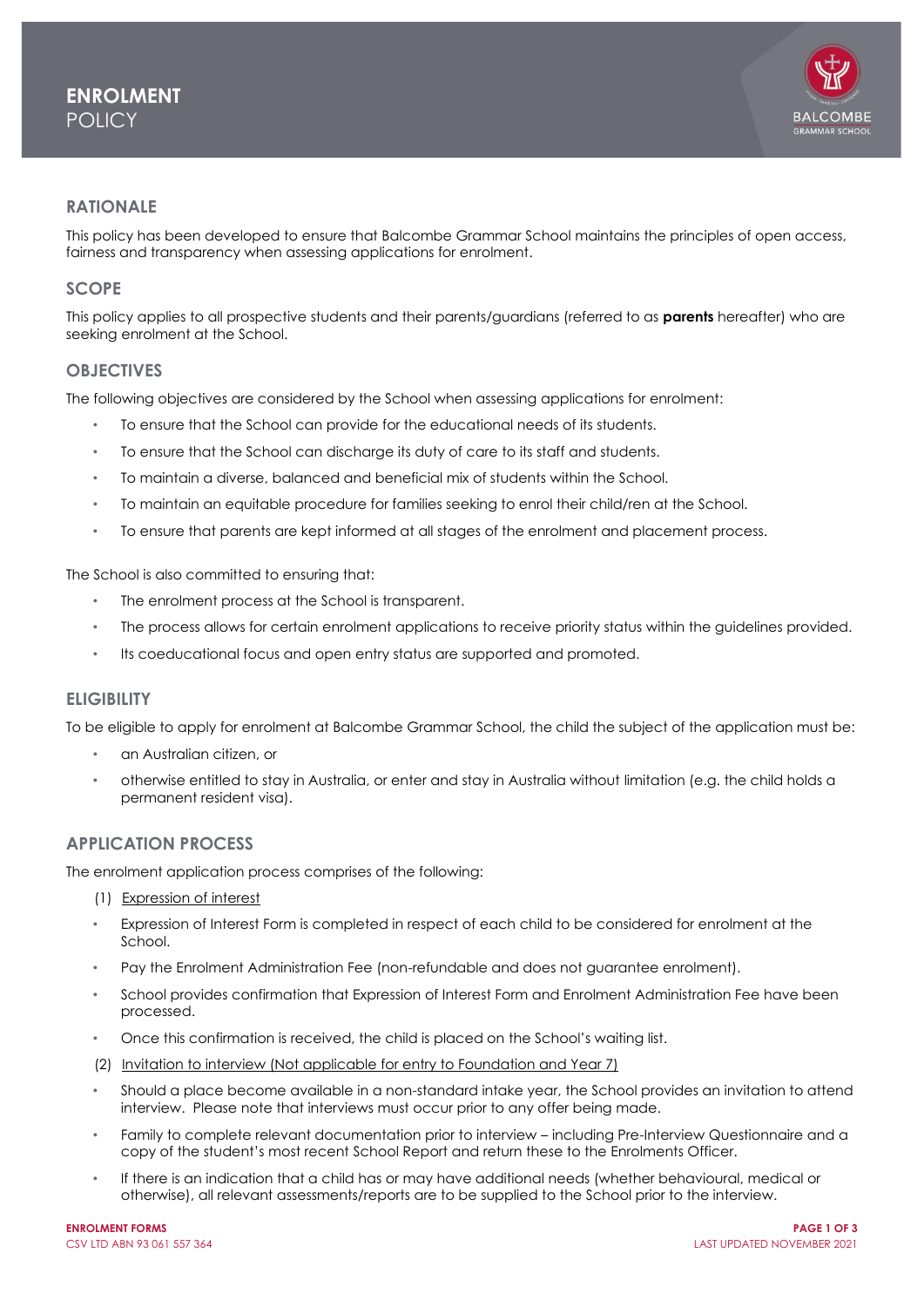

- The interview will be used to assess:
	- o an understanding and willingness from the family to support the School's values and ethos;
	- o the School's ability to educate and support the student; and
	- o what the student and family can contribute to the life of the School.
- (3) Offer of Enrolment
- The School will make Offers of Enrolment in writing.
- Family to complete all outstanding documentation and return this to the Enrolment Officer by the required date - including the Student Contract, Financial Agreement and Birth Certificate. If applicable, the Pre-Enrolment Form, Immunisation Certificate and/or child's most recent report or NAPLAN Report.
- Pay Confirmation Deposit.
- If all documentation is completed and the Confirmation Deposit is paid in full when it is due and payable, enrolment will be confirmed by the School in writing.
- Should the above not occur by the due date (or a date otherwise agreed to by the School) the child's offer will be cancelled and offered to another family.

# **PRIORITY OFFERS**

In general, applications for enrolment are considered by the School in the following order of priority:

- Children of staff members.
- Children who have siblings currently enrolled at the School.
- Children of past students of the school.
- Children who have siblings who are former students of the School.
- All other applications in date order (being the date the application is processed).

# **ENTRY TO FOUNDATION**

- Students must be 5 years of age by the last day in April of the year they are to commence Foundation.
- If school readiness is in doubt, the School may decide that a child's enrolment should be deferred. This decision does not require parent agreement and shall be at the Principal's discretion.
- Parents agree that transition information for Foundation students may be sought from pre-schools and kindergartens.
- Immunisation certificates will be requested for all Foundation (and Primary) students.

### **GENERAL**

- At all times, the Principal has the authority to use discretion when making Offers of Enrolment (and notwithstanding the usual priority given to applications for enrolment).
- It is not the School's process to:
	- o Disclose a child's position on the waiting list.
	- o Provide specific feedback in the event a child is not offered a place of enrolment (whether before or after attending an interview).
- Parents are required to ensure that all information provided to the School is accurate and complete.
- An enrolment application may be cancelled by the School at any stage (including after enrolment has commenced) if parents fail to keep the School notified of their relevant contact details, or otherwise provide information to the School that is incomplete, misleading or inaccurate.